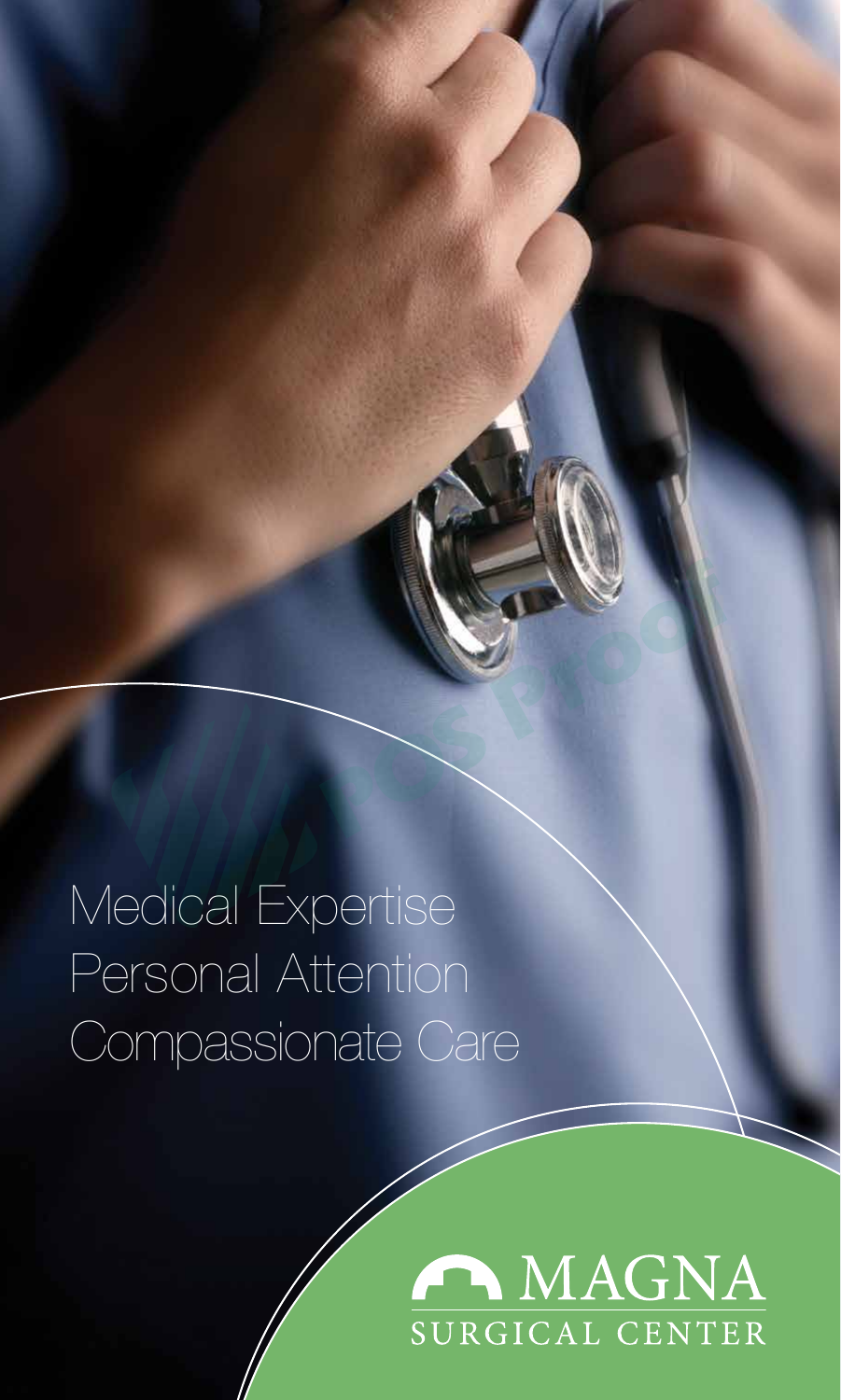# You've come to the right place.

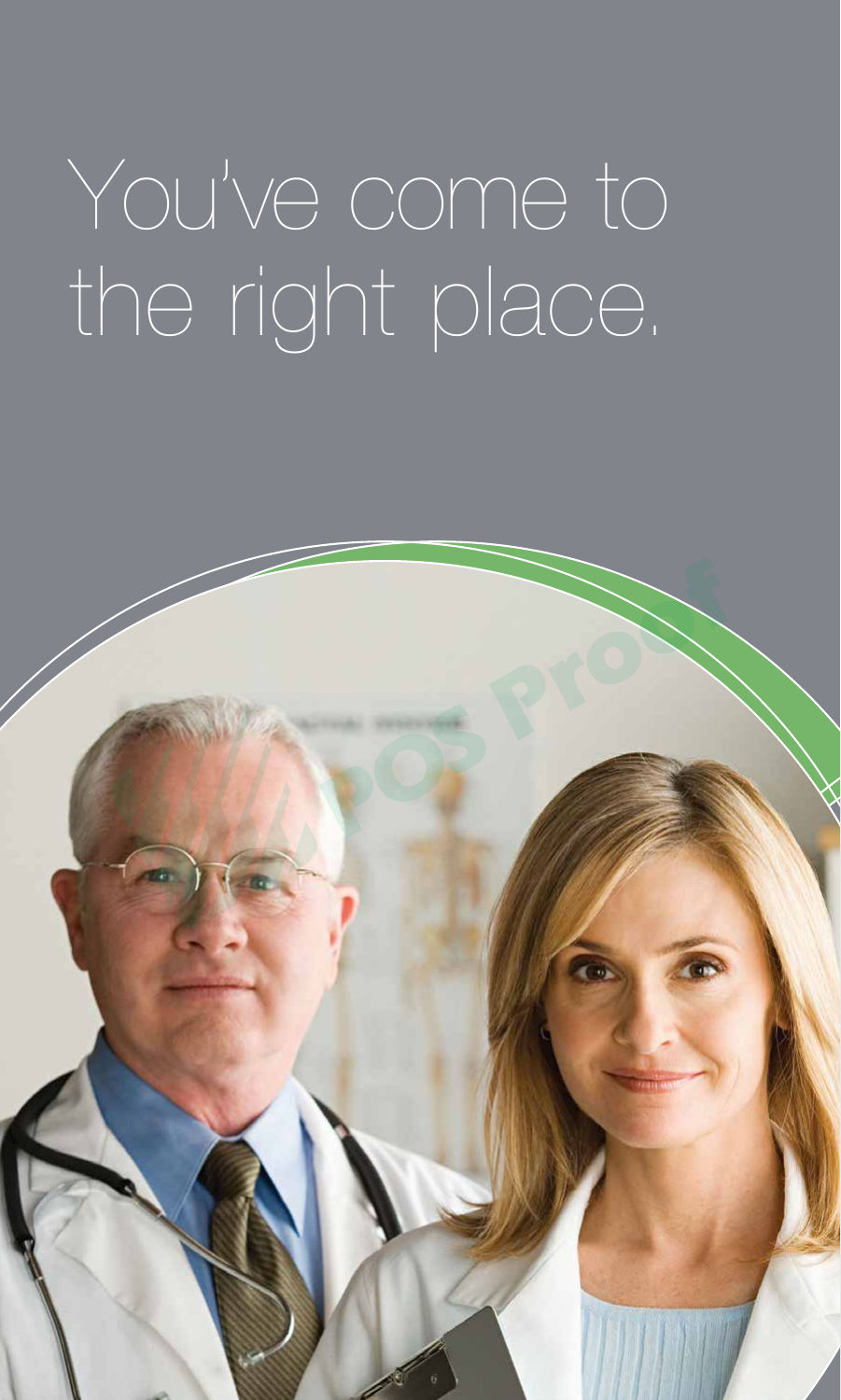Magna Surgical Center consistently meets the needs of area specialists by providing state-of-the-art equipment and technology in a convenient and cost-effective setting. This pairing of an outstanding team of doctors and nurses with the latest surgical equipment and facilities is why Magna Surgical Center is a recognized leader in outpatient surgery in Chicago.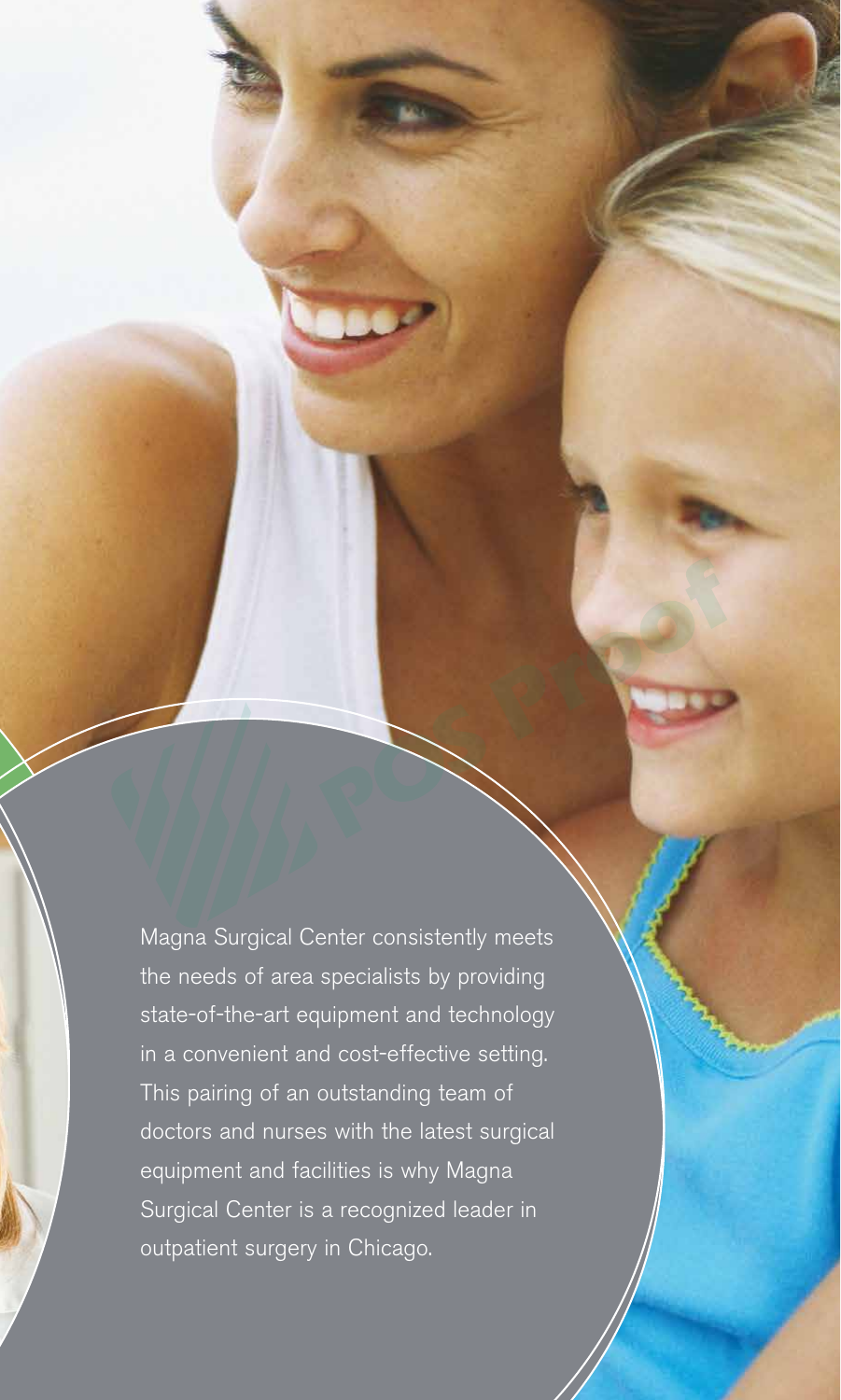Your physician has determined that surgery is needed to restore optimum health and that the procedure is appropriate for Magna Surgical Center. Your physician will determine your need for pre-operative testing. Any pre-operative testing that may be required will be scheduled at that time. Your physician may ask you to come to Magna Surgical Center for some of your testing. If so, you should call 773.445.9696 extension 4251 or 4252 to schedule a time for testing. Results from tests performed elsewhere should be forwarded to Magna Surgical Center five days prior to surgery by mail or faxed to 773.260.0584. This time frame allows the physicians and nurses to review laboratory results prior to surgery in order to ensure that you have the best possible care.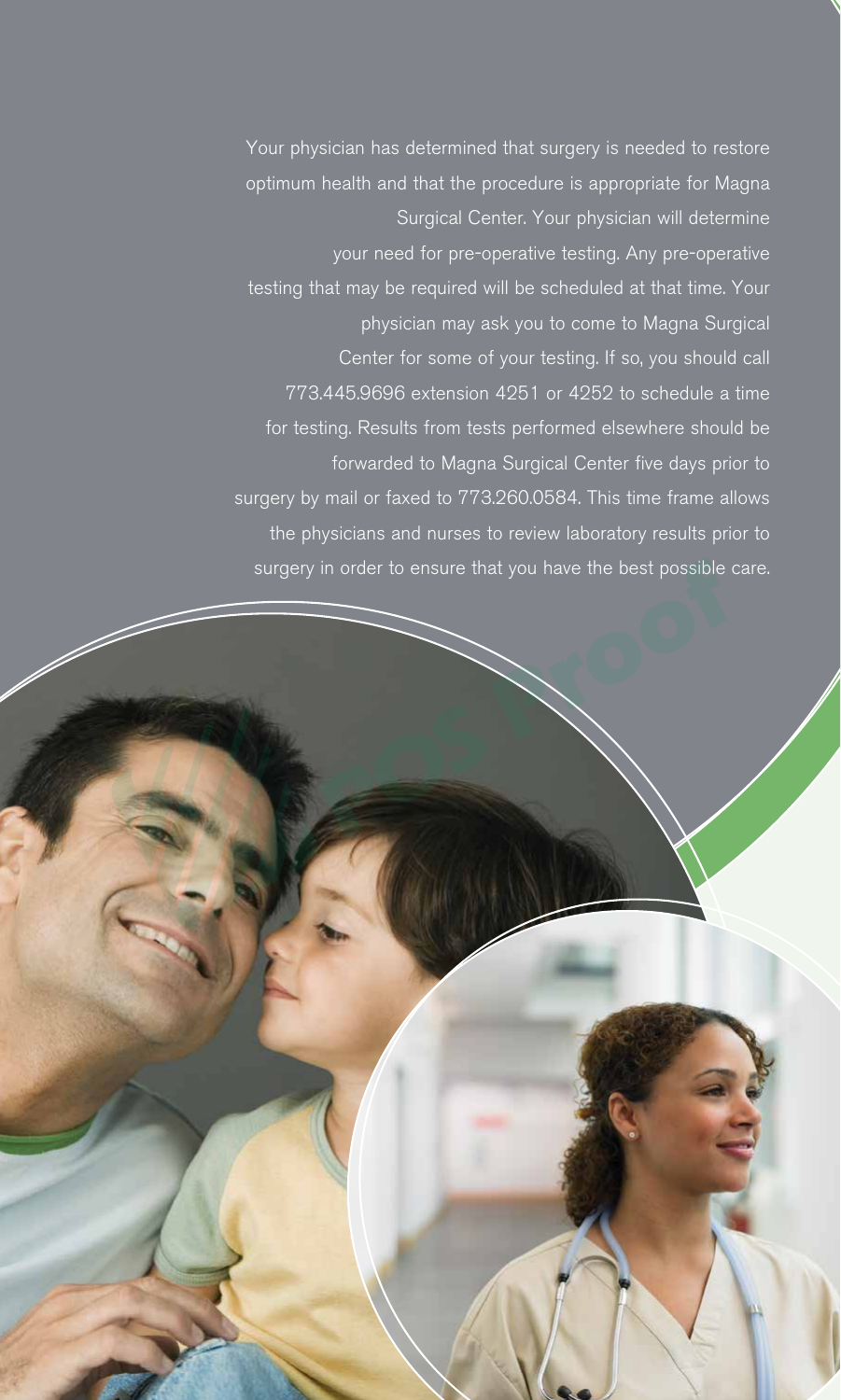# Prior to Surgery

Once your doctor has scheduled your procedure, our nurse will call you to obtain your medical history, discuss the scheduled procedure, describe the admitting process, and give specific instructions for the day of surgery. This is also a good time for you to ask questions and discuss any concerns you might have. We make every effort to contact you prior to surgery; however, if our nurse is unable to reach you on the day before surgery, call Magna Surgical Center at 773.445.9696 and confirm your reservation with the Center.

In addition to any instructions given to you by your doctor, the following items must be noted:

- You must not eat, drink or smoke anything (including water, gum or mints) after midnight (12 AM) on the day of your surgery.
- If you are taking prescribed medications, check with the nurse who calls from Magna or your physician to see if you should continue to take them (with a small sip of water) on or before the day of surgery.

# The Day of Surgery

Please refer to the back of this brochure for specific instructions regarding the location of the surgery center and parking instructions. You should plan on arriving at the Center at least 1 to 1.5 hours before the scheduled time of your surgery or according to instructions given by your physician. Please be certain to bring a photo ID and a copy of all of your insurance cards with you on the day of surgery. Once you arrive at the main building and have parked in the adjacent lot, please proceed to the elevators and take them to the Third Floor.

• Our administrative staff will welcome you and your family and friends in our spacious waiting room until it is time for you to prepare for surgery.

- Once admitted, you will proceed to the changing room and be asked to change into surgical attire. Although you will be given a space to protect your clothing and personal belongings, it's always best to leave jewelry and items of value at home. Magna Surgical Center unfortunately cannot be held responsible for any lost items.
- Prior to surgery please remove all makeup, nail polish, hairpins, wigs, false eyelashes, body piercings, eyeglasses, contact lenses, hearing aids and dentures (full or partial). Please bring in a container from home to store these items.
- Your nurse will take your temperature, blood pressure and pulse and ask you a few questions regarding your health and any current medications.
- Prior to surgery, your anesthesiologist will explain to you the anesthesia your physician has chosen for your procedure.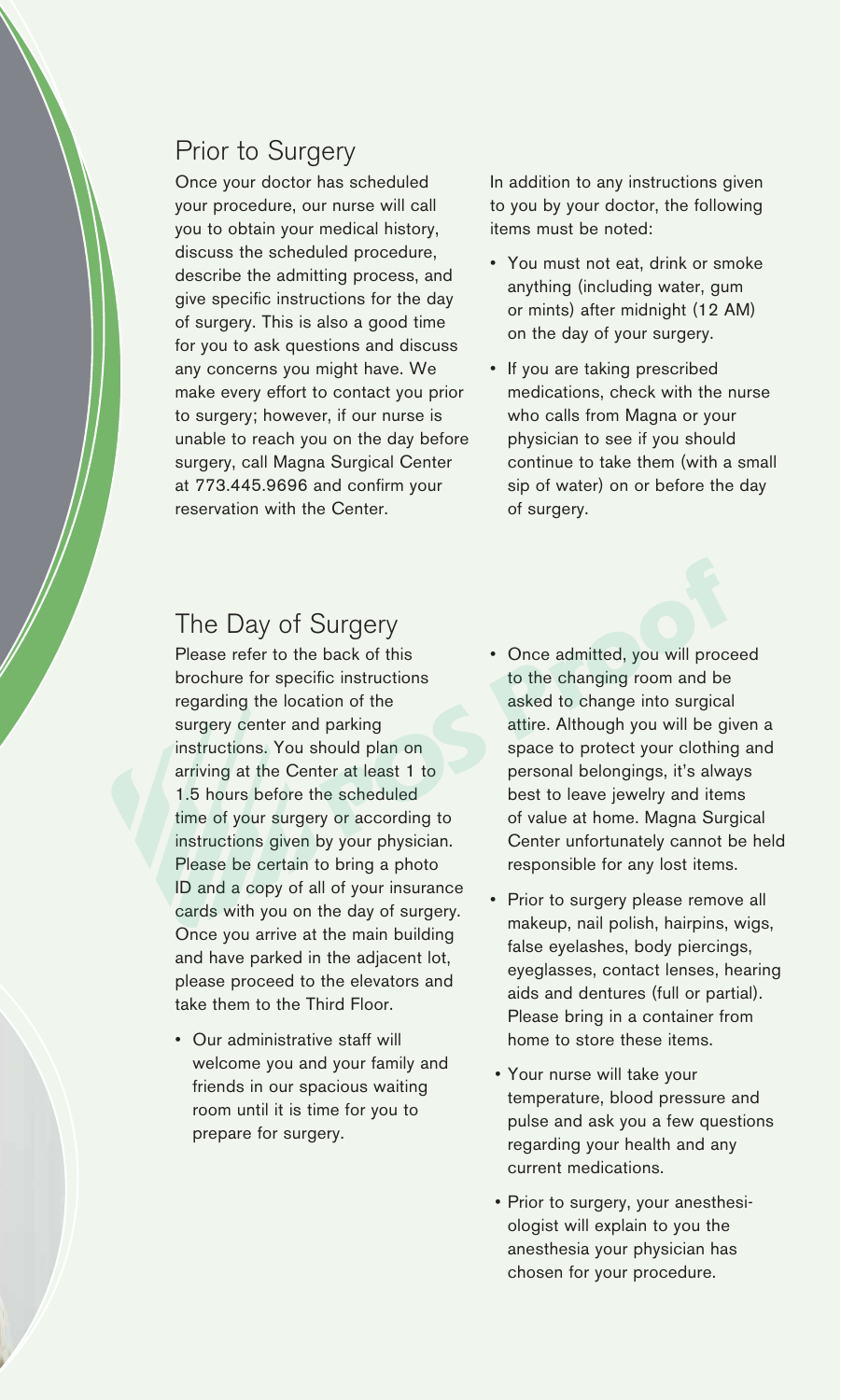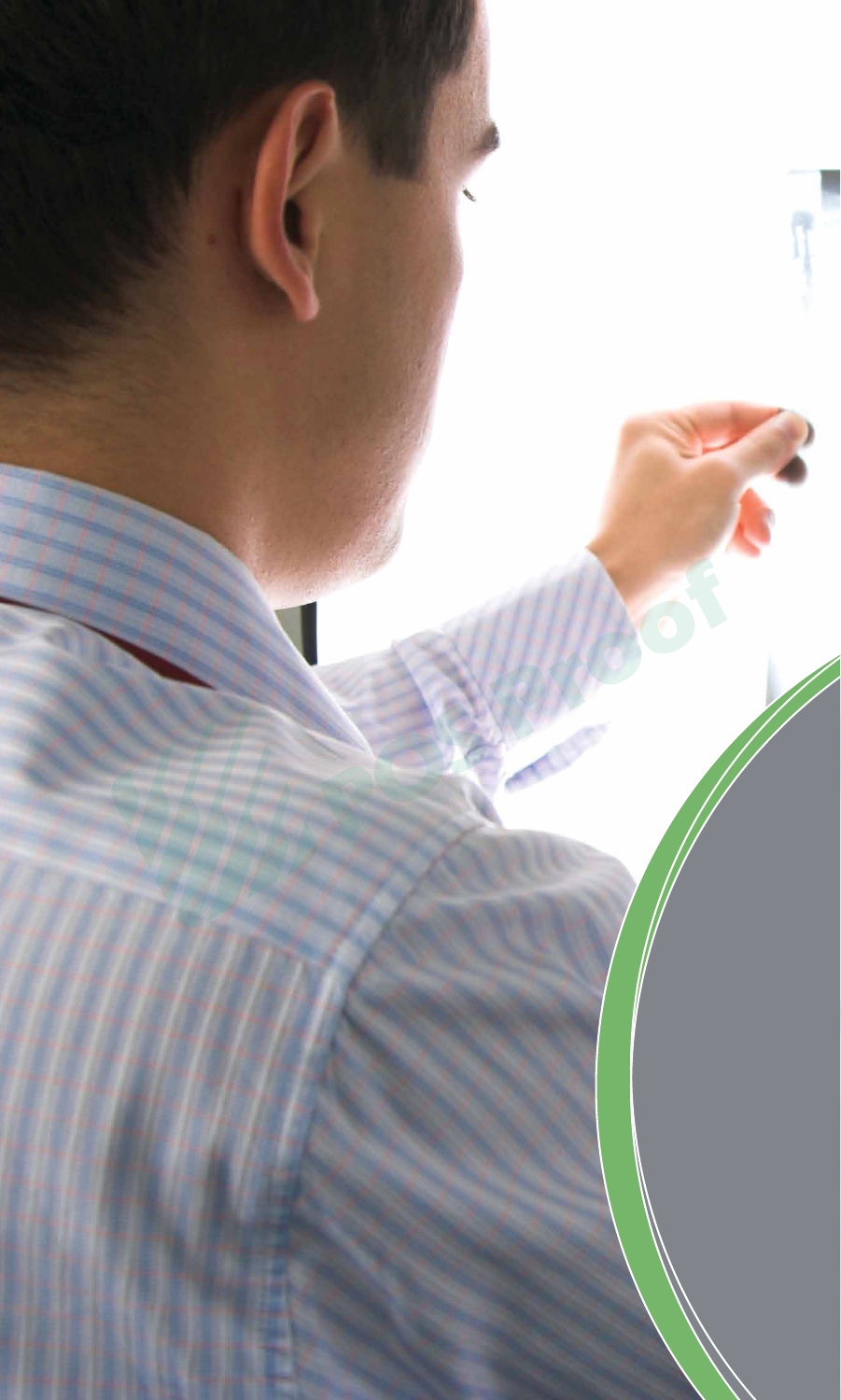#### Fees and Payments

Magna's fees are based on the type and duration of surgery performed. Our fees cover the facility, routine surgical supplies, and nursing care. You are responsible for the facility fee and any additional testing or specialty items that were ordered by your physician. Depending on insurance coverage, your doctor and the anesthesiologist will bill you separately for their services.

Magna Surgical Center has contracts with major HMOs and PPOs and participates in the Medicare and Medicaid programs. Our staff is happy to help you with any insurance pre-certifications or authorizations that are now required by many insurance

companies. We automatically submit primary, secondary, and supplemental insurance claims for all facility fees, assuring you of optimal payment coverage. After we receive payment from the insurance company, any outstanding balances will be sent to your attention for payment.

If you do not have insurance coverage, or if certain procedures are not covered by your insurance plan, a member of our staff will contact you prior to surgery to discuss payment options that are available to you. Feel free to contact us at any time with payment and insurance related questions. We are here to help.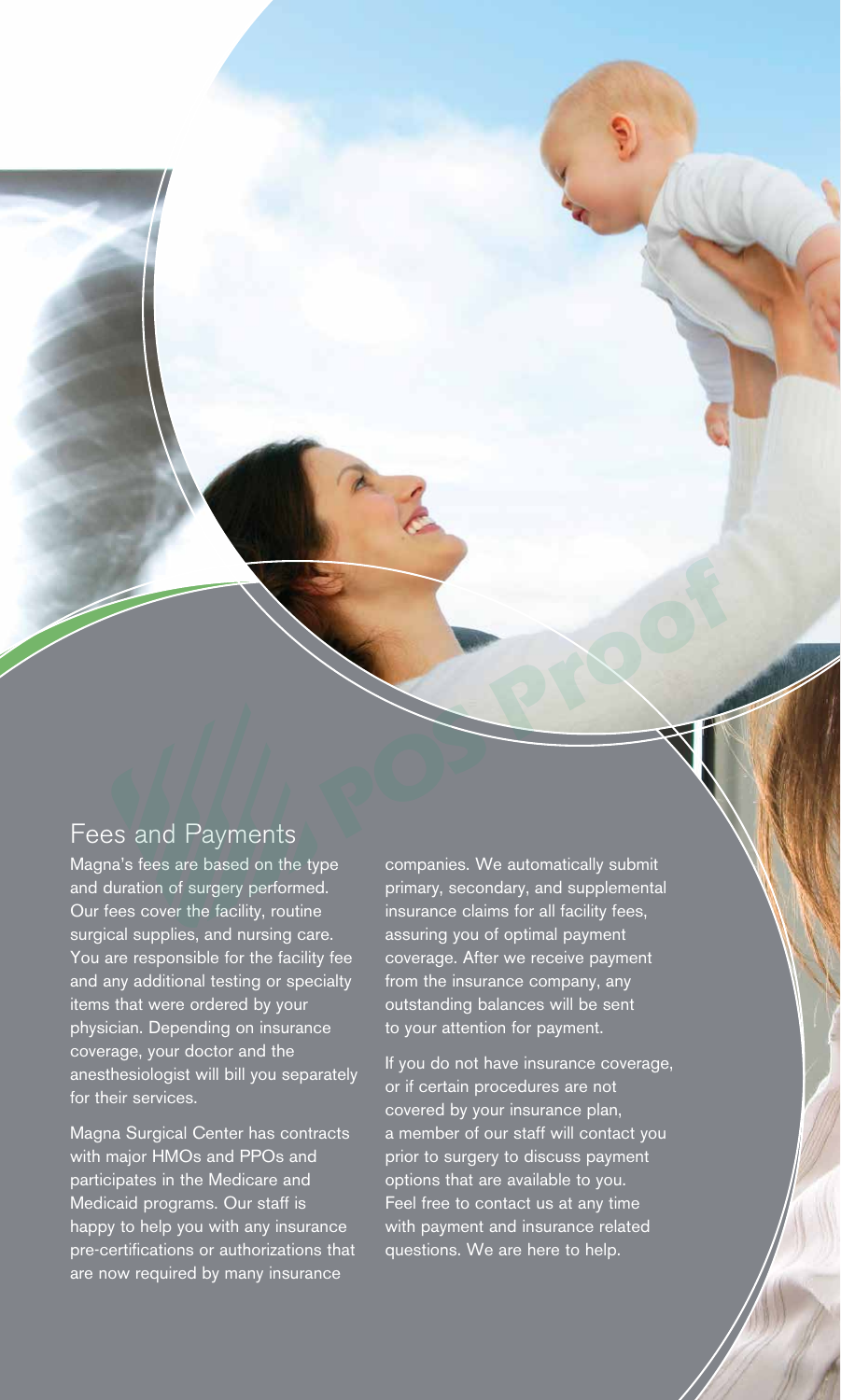

### The Outpatient Surgery Alternative

We live in a wonderful time. Continual advancements in the diagnosis and treatment of disease enable us to live longer, healthier and more productive lives. Technological advances in the practice of medicine have introduced new, less invasive techniques to the operating room. Procedures that once required hospitalization are now routinely performed safely and conveniently in freestanding ambulatory outpatient surgery centers, allowing you to recover in the privacy and comfort of your own home. In fact, greater than 60% of all surgeries performed in the United States are performed in the safety and security of sameday "ambulatory" surgery centers. The Magna Surgical Center is such a facility. Magna Surgical Center's attention to quality care and patient comfort is why physicians increasingly choose to perform surgery at our Center.

Magna Surgical Center is licensed by the State of Illinois Department of Public Health, accredited by The Joint Commission (TJC) and qualifies for Medicare and Medicaid facility coverage. Since 1987, Magna Surgical Center has performed more than 60,000 outpatient surgical procedures, and is recognized as a leader in providing outpatient surgical facilities and services.

The team of physicians and surgeons who operate at Magna Surgical Center are highly-trained and fullycredentialed. In addition, experts in the field of ambulatory anesthesiology are on site to monitor your care. These professionals are supported by a staff of caring and experienced nurses, surgical technicians and administrative personnel. The singular focus of Magna's staff is providing you, and every patient, with the highest level of medical expertise, personal attention, and compassionate care.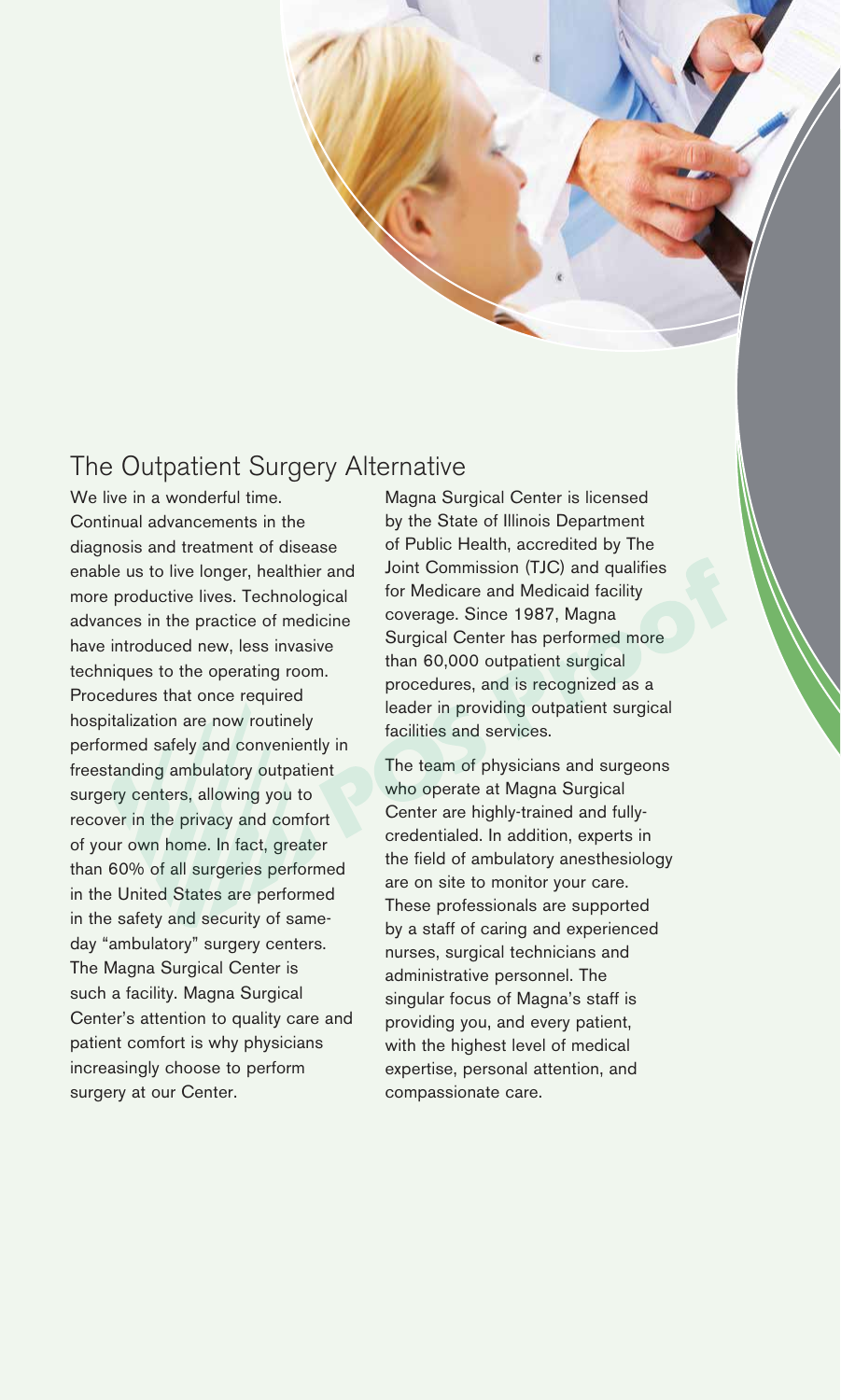"Recent advances in medical technology, combined with refinements in the delivery of health care services, have made outpatient surgery centers a safe, convenient and cost-effective alternative for many surgical patients. Magna Surgery Center a fully-licensed, JCAHO accredited free-standing surgical facility—offers the security and quality of a hospital, but with greater comfort and convenience."

Kenny Bozorgi, M.D. Medical Director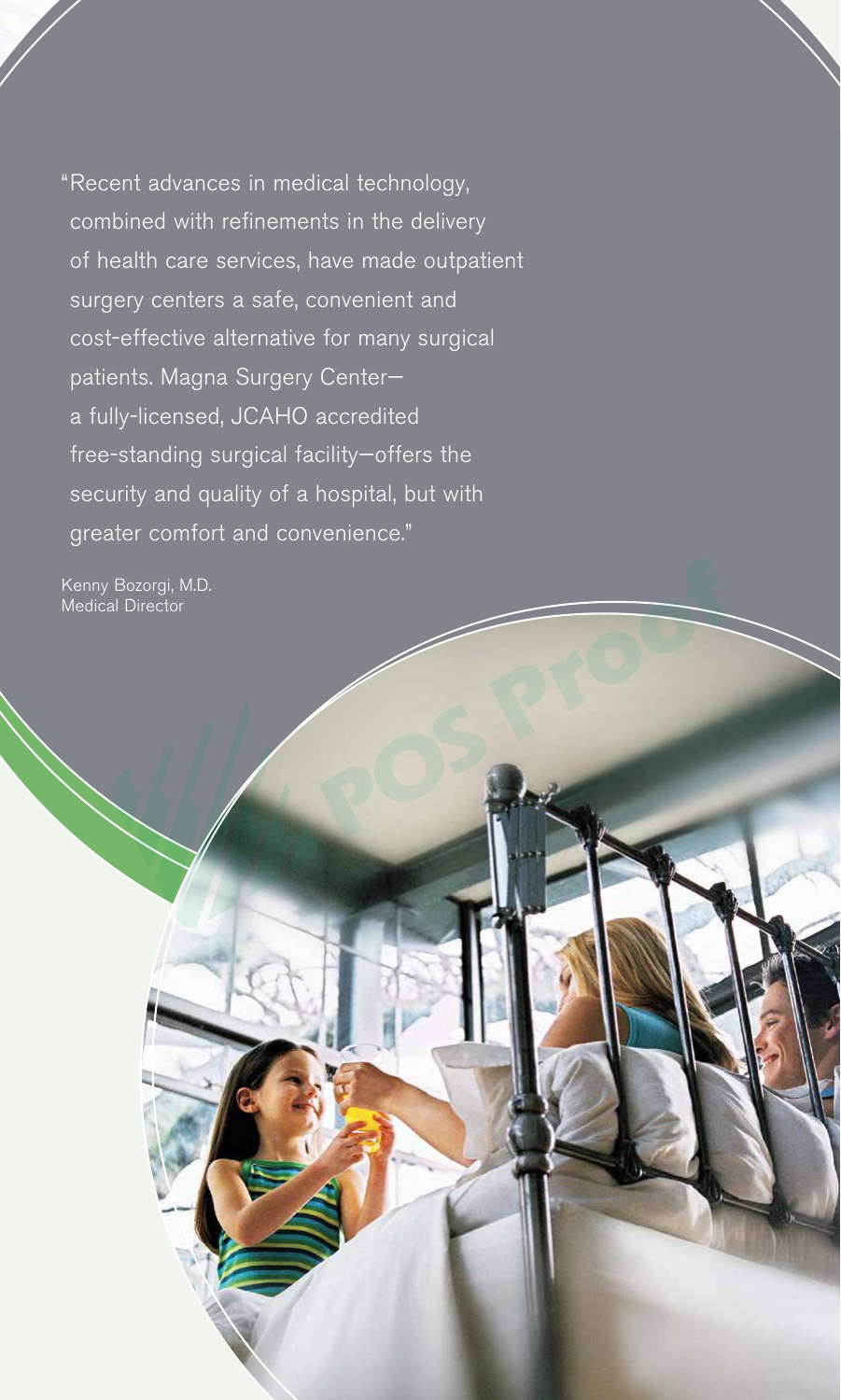# After Surgery

Following surgery, our team of nurses will monitor you closely throughout the recovery phase. Your family members and caregivers may join you in the recovery area once you are ready for visitors. Typically you will be kept in the recovery area for sixty minutes following surgery. Our nursing staff will provide you with your physician's instructions prior to your discharge. It is important that you follow all of these instructions.

- Prior to the day of surgery, arrange for a responsible adult to drive you home. Under no circumstances will a patient be allowed to leave our care without a responsible adult to drive home.
- If a car ride is not available we will be happy to call a cab when you and your responsible caregiver are ready to leave.
- Arrange to have a responsible adult with you for 24 hours following your surgery.
- Do not take medications other than those prescribed by your doctor(s) following surgery and listed on your Medication Reconciliation sheet. This includes tranquilizers and nonprescription, over-the-counter medications.
- Ask your doctor when it is safe to resume taking your usual medications.
- Do not drink alcohol for 24 hours following surgery.
- Do not drive for 24 hours following your surgery.
- Follow your discharge instructions carefully; they are for your well being.
- Our nurse will call you the day after surgery to ask how you are doing. If you miss our phone call, please call us at 773.445.9696 extension 4235 or 4236 and let our recovery team know how you are feeling.
- If you have any questions, or experience any complications, please call your physician or our staff… We are here to help.
- Get plenty of rest following your surgery, and enjoy the comfort and convenience of recovering in your own home.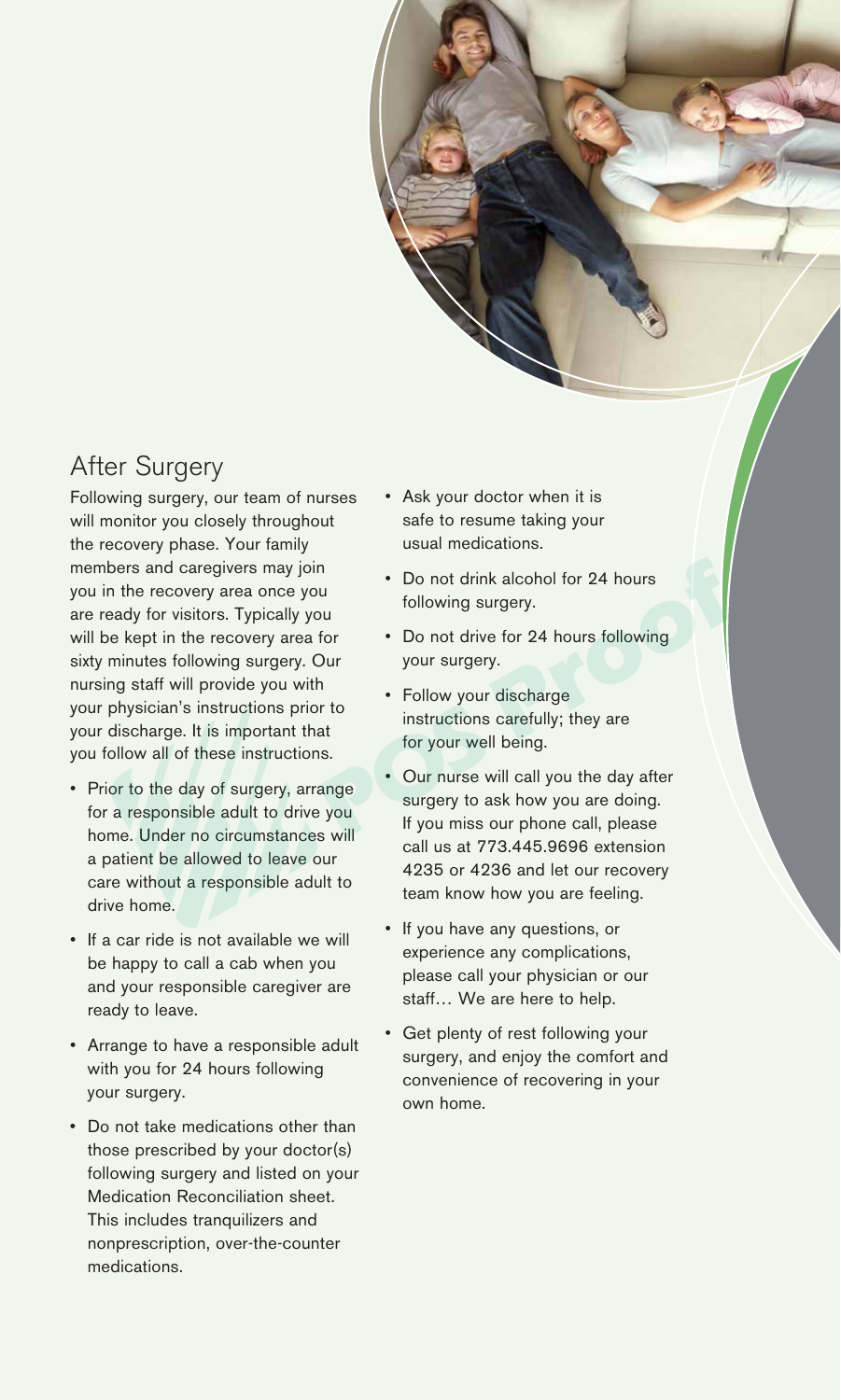Welcome to the Magna Surgical Center, located at 7456 South State Road in Suite 300. We would like to take this time to provide you with some basic instructions regarding the location and accessibility of our facility.

www.magnasurgical.com 773.445.9696 phone Contact us

#### Facility Location and Transportation

Magna Surgical Center is located in Bedford Park just south of the intersection of Cicero Avenue and State Road at the Magna Medical Campus–7456 South State Road. The facility is just a few miles south of Midway Airport and across Cicero

from the Ford City Mall, with easy access from both I-55 and I-294. The facility is located on the third floor and can be directly accessed using the lobby elevators. Abundant parking is available at the building for patients and family members.